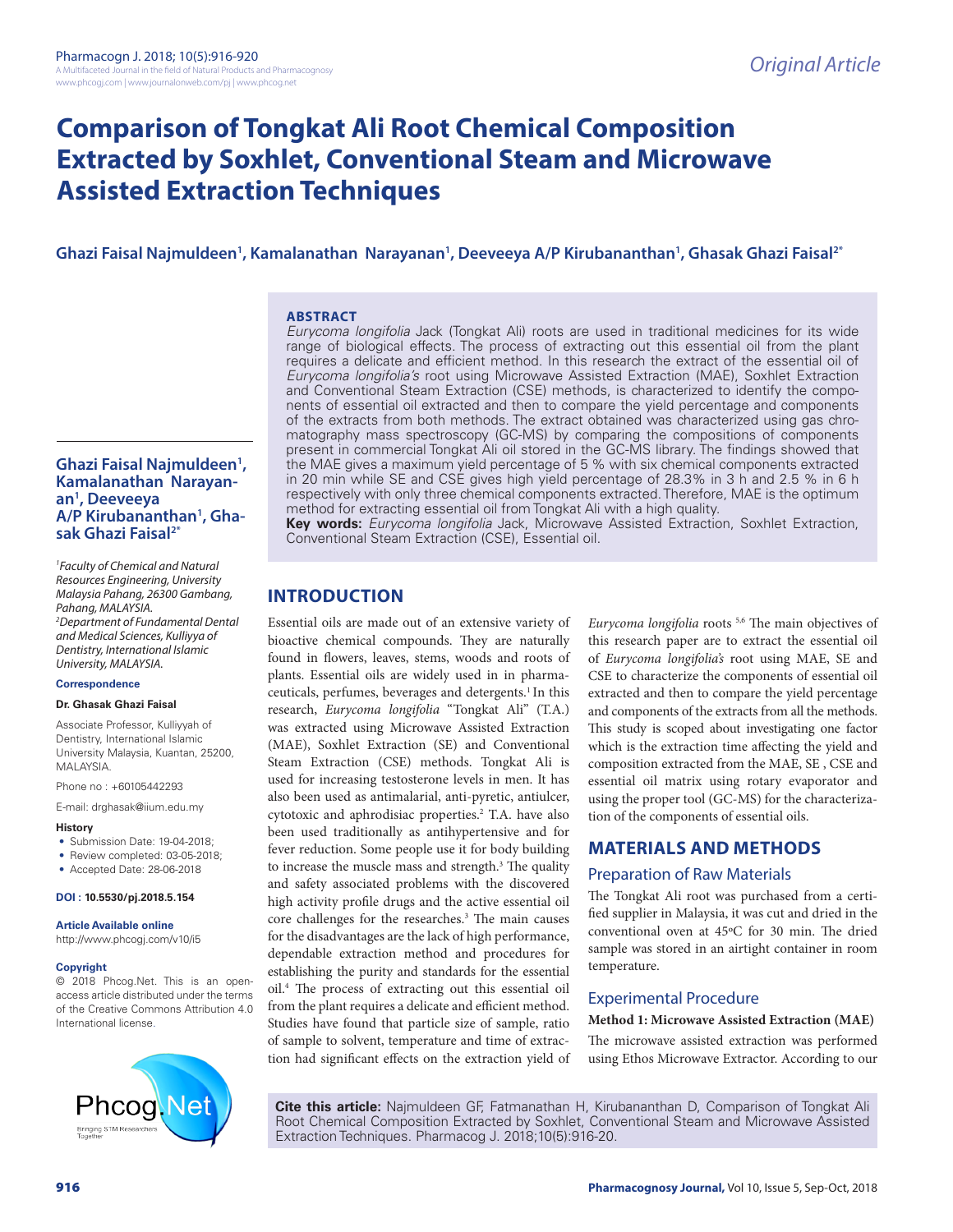previous study,<sup>7</sup> The microwave extractor was equipped with a chiller and a controller to control the time of extraction and microwave power. The weight of sample (*Eurycoma longifolia* roots) was kept constant at 5 g throughout the experiment and was soaked with 10ml of methanol for 10 min. This was done to enhance the diffusion of the solvent into the sample and improves the mass transfer of active compounds into the solvent. Before the extraction was done, the extractor was switched on and the chiller temperature was ensured to be lower than 10°C. One parameter was studied in this experiment which was the time of extraction. For this parameter, volumes of solvent and microwave power were kept constant at 50 ml and 250W respectively. The time was varied as 10, 20, 30, 40 and 50 min.

#### **Method 2: Soxhlet Extraction**

The soxhlet extractor was manually set up and was equipped with a condenser, soxhlet extractor and a round-bottomed flask. The extraction was done by using 5 gm of the powdered roots and 10ml of methanol this was kept for 10 min One parameter was studied in this experiment which was the time of extraction. For this parameter was kept constant at 350 ml. The time was varied as 2 hr, 3 hr, 4 hr, 5 hr and 6 hr.

#### **Method 3: Conventional Steam Extraction (CSE)**

The preparation of Tongkat Ali sample was prepared same as in MAE. For CSE, the steam extraction was done using a 500ml steam generating flask, a 250ml round bottomed flask and a condenser. A 5g of Tongkat Ali roots were used throughout this experiment. The steam generator flask was filled with 450ml of distilled water and heated. The steam passing through the distillation flask containing the powdered roots will extract the volatile components which were then collected into the receiving flask for different time of extraction which is 2 hr, 3 hr, 4 hr, 5 hr and 6 hr.

## Separation of the Mixture of Solvent and Extracted Oil

The mixture of essential oil and solvent were separated from solid by decantation method and filter paper. The rotary evaporator was used to obtain the finalized extract. This separation process helped to eliminate the remaining solvent from the essential oil and gave a pure residual oil. The extract from MAE and SE, were filled in the flask, placed in a water bath in the rotary evaporator unit. The rotation speed was kept constant for each separation carried out and the temperature was set slightly higher than the boiling point of the solvent (methanol) which is 75°C. This is done to ensure that the solvent will be completely evaporated from the essential oils. The rotation is set to level 3 and the aspirator vacuum was switched on. After the evaporation was completed, the rotation is stopped and the pure essential oil was transferred into a sample bottle for characterization. While for CSE, hexane was used to separate mixture of essential oil and water. Then, the mixture of hexane and essential oil was separated using rotary evaporator. The rotation is set to level 3 and the aspirator vacuum was switched on. After the evaporation was completed, the rotation is stopped and the pure essential oil was transferred into a sample bottle for characterization.

# **RESULTS AND DISCUSSION**

All the yield percentage of the Tongkat Ali essential oil was calculated at a constant volume of solvent for all three methods.

## Microwave Assisted Extraction (MAE)7

Figure 1 illustrates the percentage yield of essential oil extracted from *Eurycoma longifolia* Jack (Tongkat Ali) at different extraction time at a constant volume of solvent using Microwave Assisted Extraction (MAE). From the table and graph, it can be clearly seen that the amount of yield increases as the extraction time was increased from 10 min to 20 min. The yield obtained at 5 and 10 min are 4.2%, and 5% respectively.

Apparently microwave assisted extraction was able to produce the highest yield of 5% when the extraction time is 20 min. Nevertheless, as the extraction time was increased beyond 10 min, the yield can be seen to be reduced. The same observation was reported for microwave assisted extraction biphenyl cyclooctene lignans from Schisandra chinensis Baill fruits.8 The initial increase in extraction yield supports the fact that the more the time the more the thermal accumulation within the solvent due to the absorption of microwave energy enhanced the dissolution process of essential oil into the solvent.<sup>9</sup> The decrease in yield after 10 min of extraction time could however be related with the possible degradation of the plant material as the extraction time increases.10

## **Soxhlet Extraction**

Figure 2 illustrate the percentage yield of essential oil extracted from *Eurycoma longifolia* Jack (Tongkat Ali) at different extraction time at a constant volume of solvent using Soxhlet Extraction Method. From the table and graph, it can be clearly seen that the amount of yield increases as the extraction time was increased from 2 h to 3 h. The yield obtained at 2 and 3 h are 6.2%, and 28.3% respectively. Apparently soxhlet extraction was able to produce the highest yield of 28.3% when the extraction time is 3 h.

## Conventional Steam Extraction (CSE)

Figure 3 shows the percentage yield against extraction time for CSE. From the graph above, it can be clearly seen that the percentage yield increase as the extraction time increase from 2 hr to 6 hr. The percentage yield at the first 2 h is 2.0%. As the time of extraction increase, the percentage yield of essential oil of Tongkat Ali also increases. The







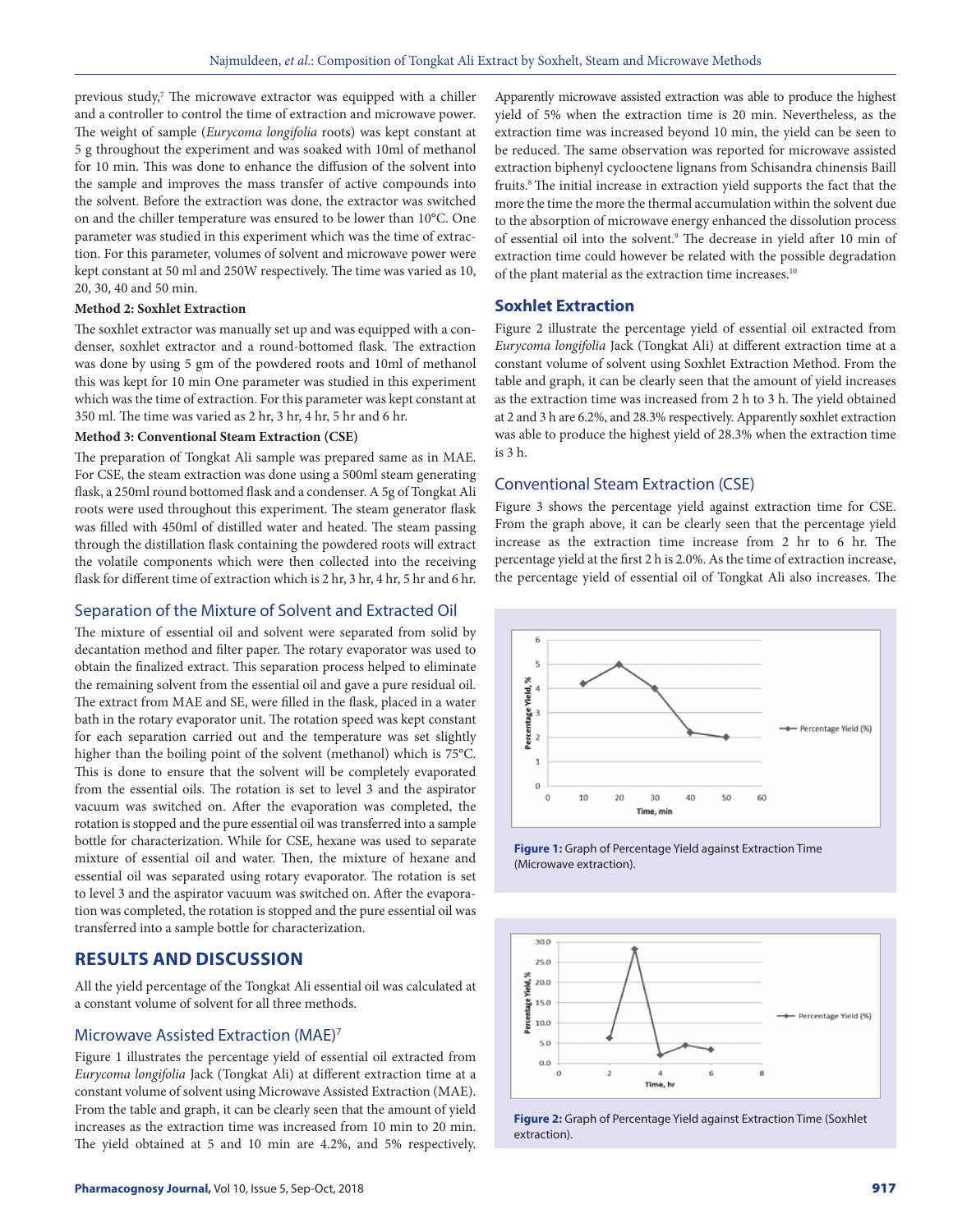



# **Table 1: Components Identified in Tongkat Ali Extract at Extraction Time Parameter for MAE Source: (Kardono** *et al***. 1991).**

|                |                               | <b>Relative Peaks (%)</b><br><b>Extraction Time (min)</b> |                          |                          |       |                          |
|----------------|-------------------------------|-----------------------------------------------------------|--------------------------|--------------------------|-------|--------------------------|
|                |                               |                                                           |                          |                          |       |                          |
| <b>No</b>      | <b>Components</b>             | 10                                                        | 20                       | 30                       | 40    | 50                       |
|                | Methanol (Solvent)            | 98.47                                                     | 98.26                    | 92.95                    | 98.43 | 98.6                     |
| $\overline{2}$ | Phenol                        | 0.21                                                      | 0.13                     | 0.14                     | 0.1   | 0.09                     |
| 3              | Pentafluoropropionic acid     | 0.13                                                      | 0.06                     | 0.04                     | ٠     | $\overline{\phantom{a}}$ |
| $\overline{4}$ | Acetaldehyde                  | 0.01                                                      | 0.01                     | 0.04                     | 0.01  | 0.01                     |
| 5              | Benzaldehyde                  | $\overline{\phantom{a}}$                                  | $\overline{\phantom{a}}$ | $\qquad \qquad -$        |       | 0.06                     |
| 6              | Acetic acid                   | 0.13                                                      | 0.03                     | $\overline{a}$           | 0.05  | $\overline{\phantom{a}}$ |
| 7              | 2-propyl tetradecyl ester     | 0.12                                                      | 0.07                     | 0.04                     |       | $\overline{\phantom{a}}$ |
| 8              | 2-Trifluoromethylbenzoic acid | $\overline{\phantom{a}}$                                  | 0.08                     | $\overline{\phantom{a}}$ | 0.06  | 0.06                     |
| 9              | 1-Propanol                    |                                                           | $\overline{\phantom{a}}$ |                          | 0.01  | $\overline{\phantom{a}}$ |
| 10             | 1-Hexadecanol                 |                                                           | $\overline{a}$           |                          | 0.03  | $\overline{\phantom{a}}$ |

#### **Table 2: Components Identified in Tongkat Ali Extract at Extraction Time Parameter for Soxhlet Extraction. Source: (Kardono** *et al***. 1991).**

|                               | <b>Relative Peaks (%)</b>  |                          |                          |                          |                          |
|-------------------------------|----------------------------|--------------------------|--------------------------|--------------------------|--------------------------|
|                               | <b>Extraction Time (h)</b> |                          |                          |                          |                          |
| <b>Components</b>             | $\overline{2}$             | 3                        | 4                        | 5                        | $6\phantom{1}6$          |
| Methanol (Solvent)            | 99.11                      | 78.53                    | 99.23                    | 76.61                    | 53.05                    |
| Vanillin                      | $\overline{a}$             | 2.22                     | $\overline{\phantom{a}}$ | $\overline{\phantom{a}}$ | $\overline{\phantom{a}}$ |
| Acetaldehyde                  | $\overline{\phantom{a}}$   | 0.43                     | 0.01                     | 0.83                     | $\mathbf{I}$             |
| Benzaldehyde                  | $\overline{a}$             | 0.87                     | $\overline{\phantom{a}}$ | $\overline{\phantom{a}}$ | $\qquad \qquad$          |
| Acetic acid                   | $\overline{a}$             | $\overline{\phantom{a}}$ | 0.02                     | $\overline{\phantom{a}}$ | $\overline{\phantom{a}}$ |
| 2-Trifluoromethylbenzoic acid | $\overline{\phantom{a}}$   | $\overline{\phantom{a}}$ | 0.03                     | $\overline{a}$           | $\overline{\phantom{a}}$ |
| 1-Propanol                    | $\overline{\phantom{a}}$   | $\overline{\phantom{m}}$ | 0.01                     | $\overline{\phantom{a}}$ | $\overline{\phantom{a}}$ |
| Dimethyl Ester                | 0.15                       | $\overline{\phantom{a}}$ | $\overline{\phantom{a}}$ | 1.27                     | 10.71                    |

percentage yield of essential oil in CSE increases as time of extraction increases. The percentage yield for CSE at 2hr, 3hr, 4hr, 5hr and 6 hr. were 2.2%, 2.3%, 2.7%, 3.1% and 3.5 respectively. The same observation was reported from the steam distillation of Patchouli or Pogostemon Cablin (Blanco) sample.11 In the event of increasing the extraction time, some chemicals decreased, some others increased, and at the same time there were also some components that were not affected. It was also found that the method of sample preparation did influence the amount of oil extracted.<sup>11</sup>

## GC-MS Analysis

The Tongkat Ali essential oils obtained from the parameters of extraction time was analyzed using gas chromatography and mass spectroscopy in order to obtain the chemical components found in the extract.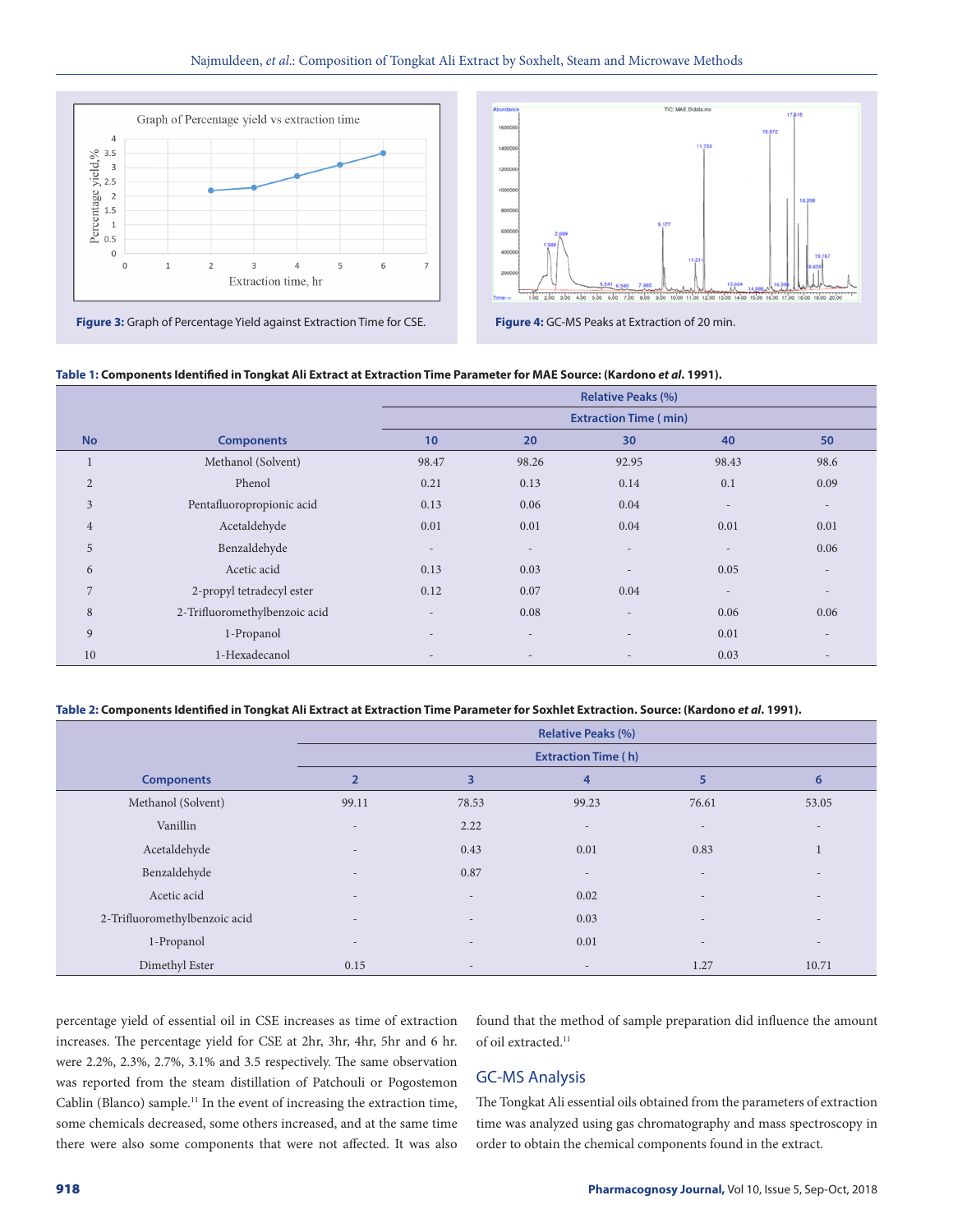|  | Table 3: Components Identified in Tongkat Ali's roots extract at different extraction time for CSE. |  |
|--|-----------------------------------------------------------------------------------------------------|--|
|  |                                                                                                     |  |

|                |                       |          | Relative peaks (%)          |                           |                           |                           |  |
|----------------|-----------------------|----------|-----------------------------|---------------------------|---------------------------|---------------------------|--|
|                |                       |          | <b>Extraction Time (hr)</b> |                           |                           |                           |  |
| No             | Compound              | 2        | 3                           | $\overline{4}$            | 5                         | 6                         |  |
| $\mathbf{1}$   | Hexane (solvent)      | 62.65    | 91.02                       | 92.16                     | 76.75                     | 42.33                     |  |
| $\overline{2}$ | Furanone              | $\sim\,$ | $\sim$                      | 1.28                      | $\widetilde{\phantom{m}}$ | $\sim$                    |  |
| 3              | Acetic acid           | $\sim\,$ | $\sim\,$                    | $\sim$                    | $\sim$                    | 1.04                      |  |
| $\overline{4}$ | 2-Propenoic acid      | $\sim$   | $\sim\,$                    | $\sim$                    | $\sim$                    | 1.51                      |  |
| 5              | 1-methylundecyl ester | 8.37     | $\sim\,$                    | $\widetilde{\phantom{m}}$ | $\sim\,$                  | 1.51                      |  |
| 6              | Acetaldehyde          | 2.21     | 1.84                        | $\sim$                    | $\widetilde{\phantom{m}}$ | $\widetilde{\phantom{m}}$ |  |

#### **Table 4: Comparison of Essential Oil chemical composition extracted from MAE, SE and CSE methods.**

|                               | <b>Composition (%)</b> |           |                |  |  |
|-------------------------------|------------------------|-----------|----------------|--|--|
| <b>Components</b>             | <b>MAE</b>             | <b>SE</b> | <b>CSE</b>     |  |  |
| Phenol                        | 0.13                   |           |                |  |  |
| Pentafluoropropionic acid     | 0.06                   |           |                |  |  |
| Acetaldehyde                  | 0.01                   | 0.43      |                |  |  |
| Benzaldehyde                  | $\overline{a}$         | 0.87      |                |  |  |
| Acetic acid                   | 0.03                   |           | 1.04           |  |  |
| 2-propyl tetradecyl ester     | 0.07                   |           |                |  |  |
| 2-Trifluoromethylbenzoic acid | 0.08                   |           | $\overline{a}$ |  |  |
| 2-Propenoic Acid              |                        |           | 1.51           |  |  |
| 1-methylundecyl ester         |                        |           | 1.51           |  |  |
| 1-Propanol                    |                        |           |                |  |  |
| 1-Hexadecanol                 |                        |           |                |  |  |
| Vanillin                      |                        | 2.22      |                |  |  |
| Dimethyl Ester                |                        |           |                |  |  |





## Microwave Assisted Extraction

Figure 4 shows the peaks found in GC-MS for the extraction time of 20 min. Table 1 summarizes the components of essential oils found in each of the samples for all the five different extraction time investigated in this study.

Table 1 reveals the results and the components identified through GC-MS. The components in the Tongkat Ali essential oil were detected



at the retention time in the range from 1 to 20 min. The solvent, methanol was detected in the first peak. There were nine components detected in total. Generally, the components such as Phenol, Pentafluoropropionic acid, Acetaldehyde, Acetic Acid, 2-propyl tetradecyl ester and2-Trifluoromethylbenzoic acid were mostly found in each and every sample of the parameters. Some components such as Benzaldehyde, 1-Propanol and 1-Hexadecanol were the least found components.

#### Soxhlet Extraction Method

Figure 5 shows the peaks found in GC-MS for the extraction time of 3 h. Table 2 summarizes the components of essential oils found in each of the samples for all the 5 different extraction time investigated in this study. Table 2 reveals the results and the components identified through GC-MS. The components in the Tongkat Ali essential oil were detected at the retention time in the range from 1 to 20 min. The solvent, methanol was detected first peak. There were seven components detected in total. Generally, the components such as Acetaldehyde and Dimethyl Ester were mostly found in each and every sample of the parameters. Some components such as Vanillin, Benzaldehyde, Acetic acid, 2-Trifluoromethylbenzoic acid and 1-Propanol were the least found components.

## Conventional Steam Extraction (CSE)

Figure 6 shows the peaks found in GC-MS for the extraction time of 6 h. Table 3 summarizes the components of essential oils found in each of the samples for all the five different extraction time investigated in this study. Figure 6 and Table 3 list the composition and peaks of essential oils of Tongkat Ali obtained by CSE according to the results of GC-MS. Five components of essential oils in Tongkat Ali have been identified. The